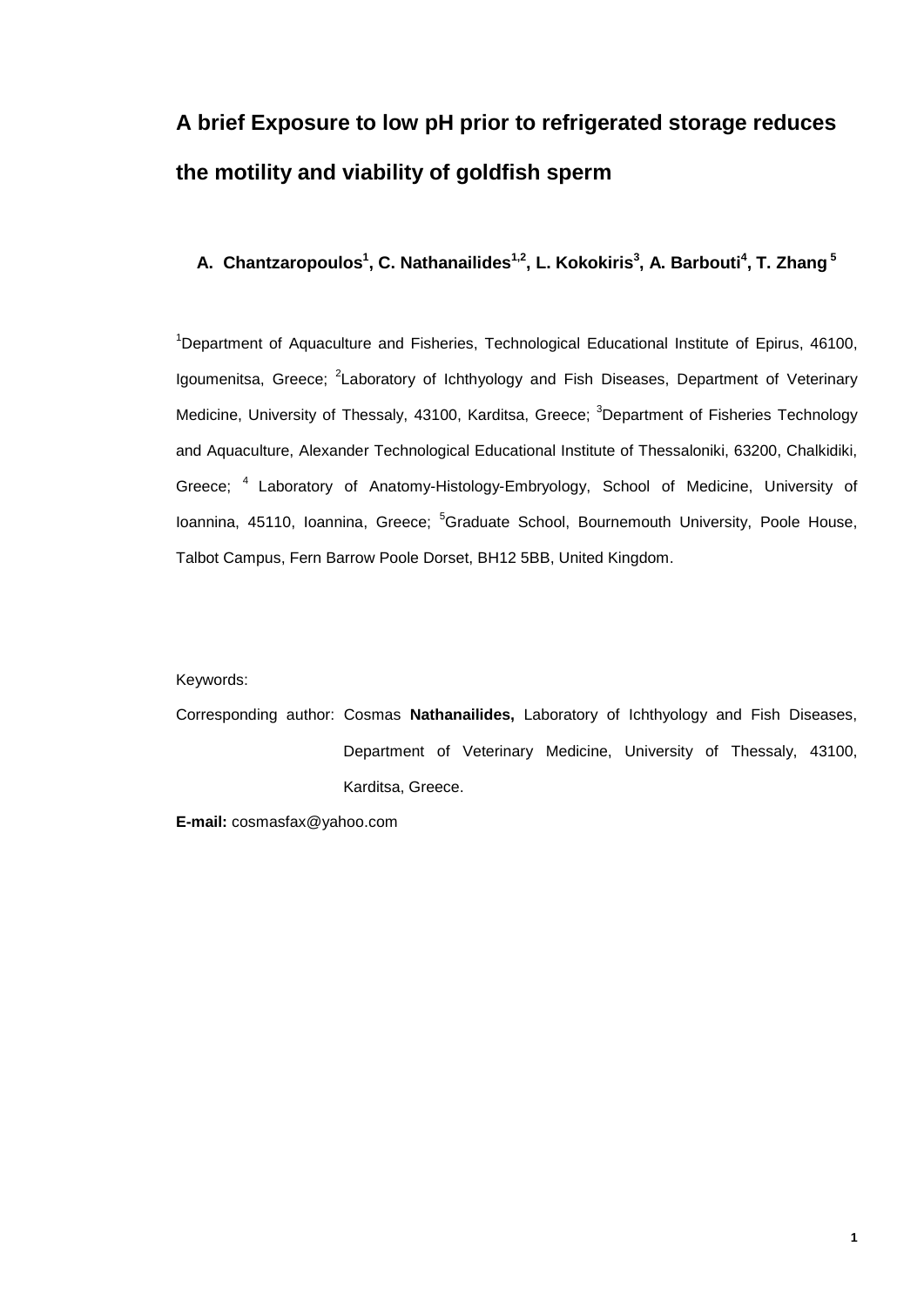#### **Summary**

Goldfish sperm was diluted (1:3) and incubated for one hour in acid (pH 6.51) or alkaline (pH 8.5) conditions. Subsequently the acid and alkaline exposed sperm, was further diluted (1:3) in the alkaline or a neutral pH immobilizing solution with the final preparations having pH  $7.51(\pm 0.02)$  and  $7.56$  ( $\pm 0.07$ ) in the acid and alkaline group respectively. The brief exposure of sperm to acid acidic conditions prior to storage resulted in reduced sperm viability and motility in the next days of storage. Compared to the control group, the acid exposed spermatozoa exhibited lower viability and motility after the first 24 hours of chilled storage. The results indicate that even a brief exposure of sperm to low pH, for example by the contamination of sperm sample with urine can compromise motility and viability of goldfish spermatozoa.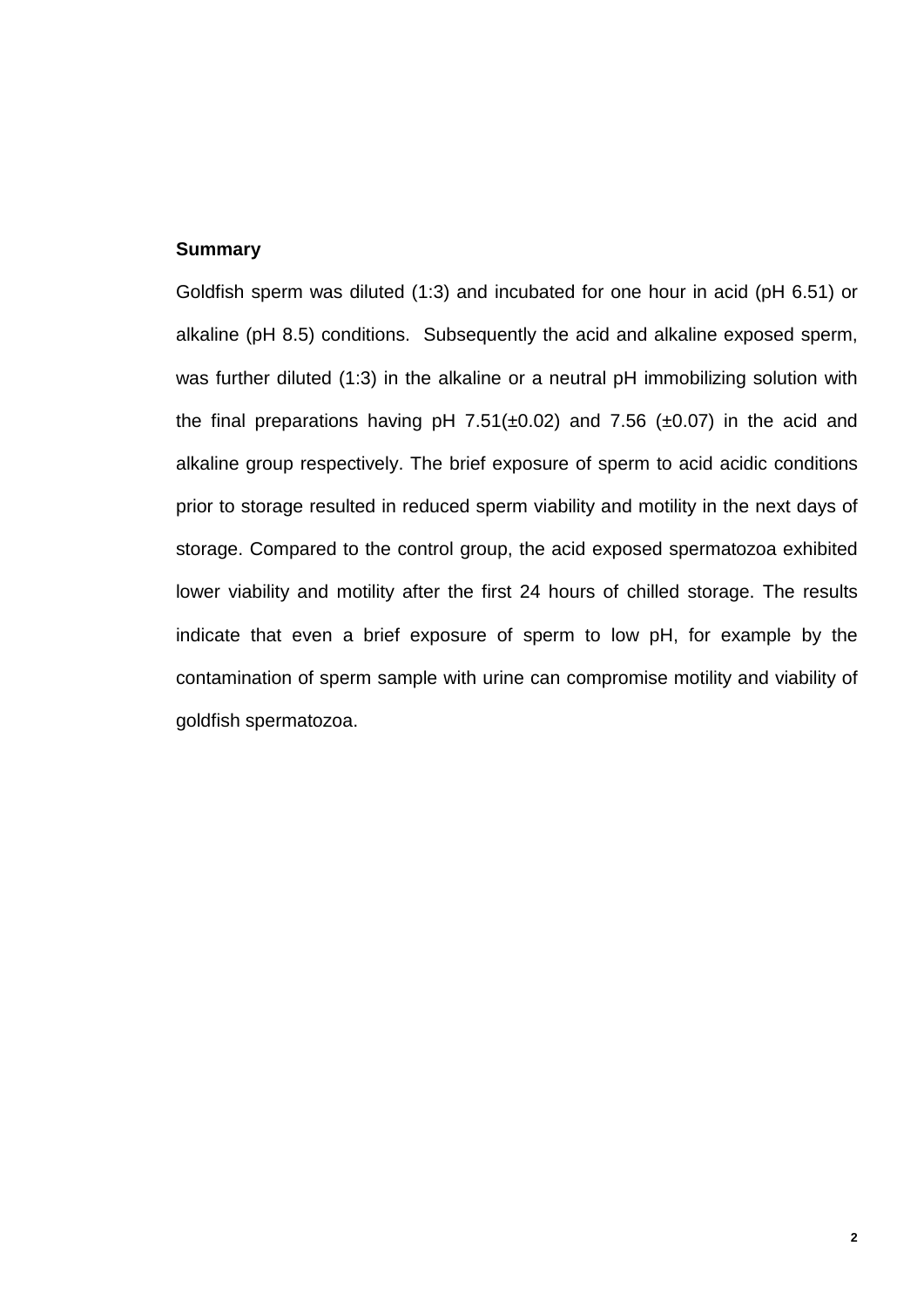#### **Introduction**

There are several published protocols for chilled storage of fish sperm (Babiak et al., 2006; Mansour et al., 2004; Penaranda et al., 2010). The dilution of stored sperm in an immobilizing medium can control the ionic environment and overcomes the problems of oxygenation and dehydration during chilled storage (Saad et al., 1983; Babiak et al., 2006). Sperm viability and motility are important parameters for evaluating the quality of sperm. Several factors can influence the viability and motility of sperm treated for short term refrigeration storage and for long term cryopreservation. Exposure of sperm to acidic conditions, for example by the contamination of sperm with urine during sampling, can result in low motility, thus worsened fertilization and hatching rate (Nynca et al., 2012). The exact influence of pH on sperm motility and viability may vary with species and the acidic or alkaline range of the pH that the sperm is exposed (Dziewulska and Domagała, 2013; Gonzalez-Bernat et al., 2013). Even a brief exposure of sperm to acidic conditions may result in lethal or sub lethal cellular damage (Santiso et al. 2012). The purpose of this work was to evaluate goldfish sperm motility and viability after a brief exposure to acidic conditions prior to refrigerated storage.

#### **Materials and Methods**

Sperm was collected (using capillary pipette tips as catheters) from 11 goldfish. Selected samples were pooled and subdivided in two equal portions for either acid or alkaline treatment group. For the dilution of spermatozoa, the phosphate buffer which have been used in previous works (Nathanailides et al 2011) was replaced with Tris buffer, as in a pilot experiment we observed that phosphate interfered

**3**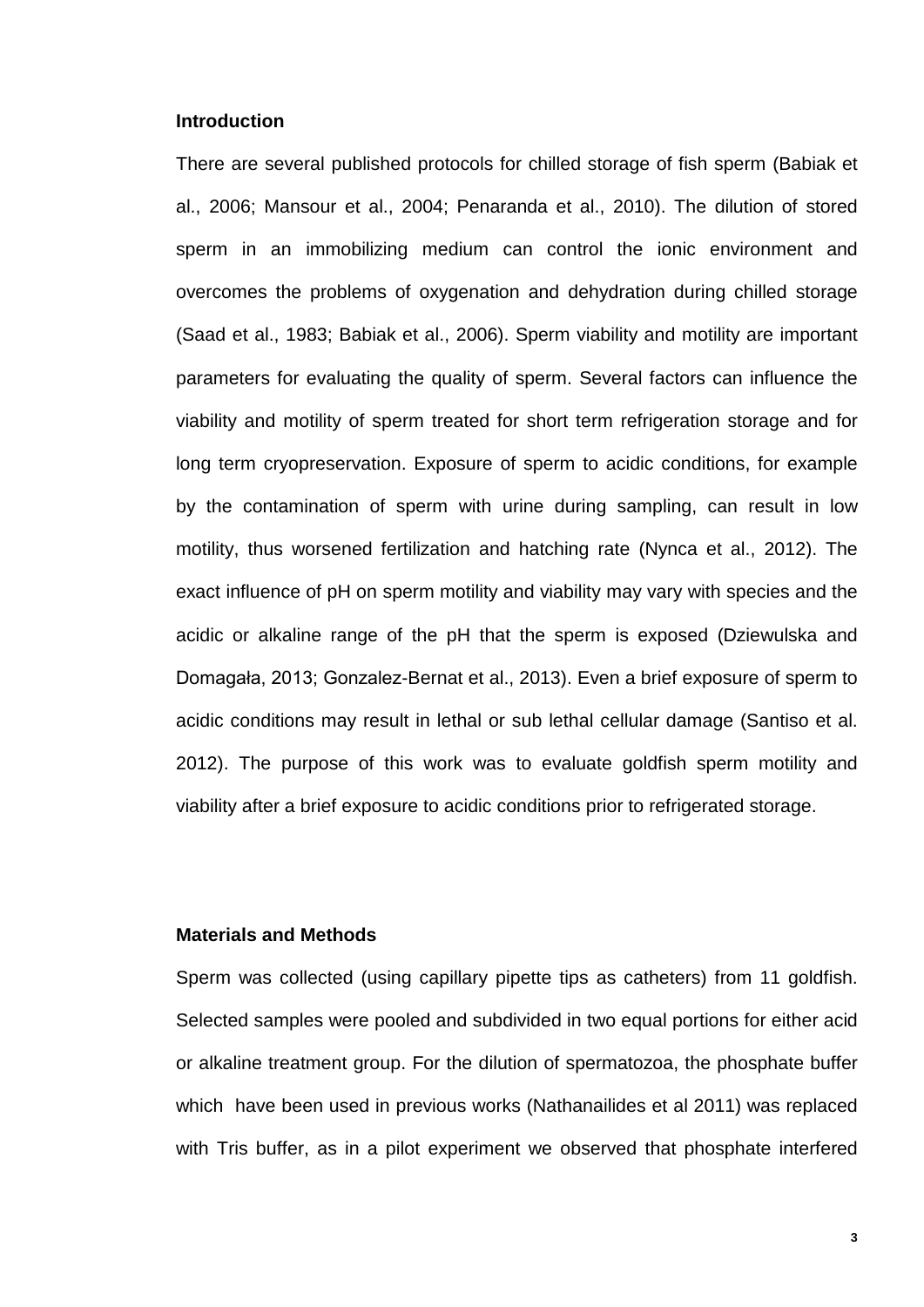with the fluorescent microscopy used for the viability assay. Each group of spermatozoa was diluted (1:3 v/v) in an acid (125 mM NaCl, 0.1 mM CaCl, 20 mM Tris pH 6.5, titrated with 1M HCl) or an alkaline (125 mM NaCl, 0.1 mM CaCl, 20 mM Tris pH 8.5) immobilizing solution (Saad et al. 1983). These final preparations had pH  $7.51(\pm 0.02)$  and pH  $7.56$  ( $\pm 0.07$ ) in the acid and alkaline group respectively. Diluted samples were supplemented with 200 mU/mL penicillin+streptomycin and kept in 1.0 ml Ziploc bags (1.9 x 1.9 cm) which were inflated with air and gently rotated daily (Babiak et al., 2003) and stored at  $4^{\circ}$ C. Viability and motility was estimated in samples obtained daily for a period of five days. The number of dead spermatozoa was assessed by eosin Y according to the methodology described by O'Connell et al. (2002). Motility was estimated after dilution in activating solution as the percentage of spermatozoa exhibiting forward motion (Nathanailides et al., 2011). The data present means  $\pm$  SD for triplicate measurements. Statistical analysis was performed by paired Student's t-test. Probability values p<0.05 were considered statistical significant.

#### **Results**

In the alkaline treated sperm, total motility decreased from  $79.01 \pm 4.75\%$  to 62.79  $\pm$  2.90% and viability decreased from 96.02 $\pm$  1.36% to 69.01  $\pm$  5.90%, after four days of chilled storage. The acid pre-incubated sperm exhibited a much faster rate of decline in both sperm viability and motility (Figure 1). As a result, after three days of chilled storage, the acid pre-incubation sperm was not viable.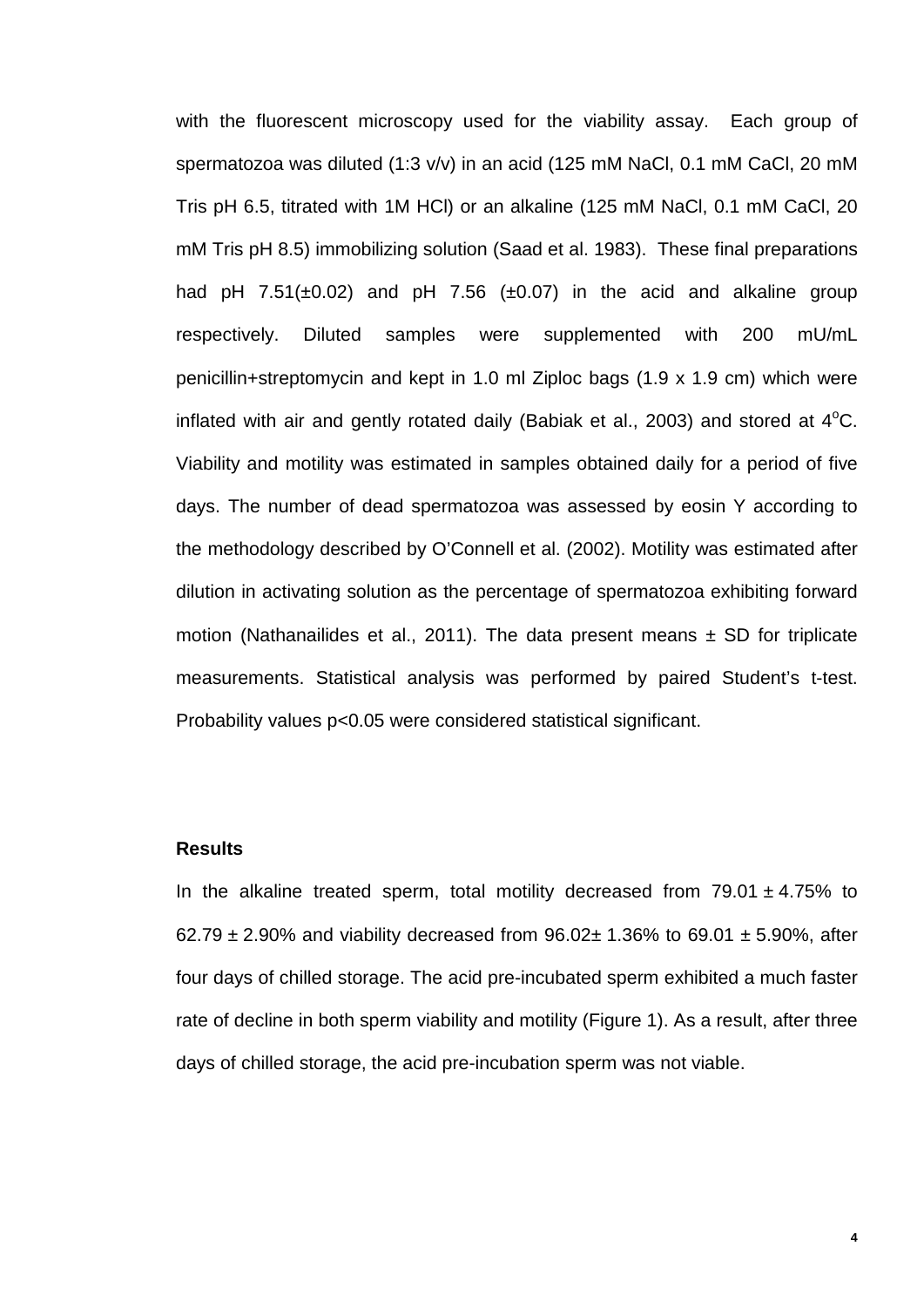#### **Discussion and Conclusions**

A reduction in sperm quality over a period of chilled storage is a result of sperm activation, oxidative damage, compromised integrity of cell structures and DNA. A reduction in sperm viability over a period of chilled storage indicates the lethal damages whereas sperm motility indicates the level of sublethal damage (Ciereszko et al., 2005). The results indicate that even a brief exposure to acid conditions can affect sperm viability and motility during short term refrigerated storage. There was a good correlation between sperm viability and motility in both the acid and alkaline conditions but sperm incubated in alkaline conditions exhibited higher motility and for longer period of time. The acid group exhibited a dramatic drop in viability and motility after the third day of chilled storage. These results illustrate the importance of avoiding exposure of sperm to unfavourable chemical conditions. For example, even a brief exposure of sperm to urine can compromise gamete quality and the success of sperm cryopreservation (Nynca et al., 2012). In the same manner, a brief exposure of sperm to acidic conditions can compromise both sperm DNA integrity and motility (Santiso et al. 2012).

In the present work, even the control group of spermatozoa exhibited a loss in viability and motility on the fifth day of storage. A reduction in sperm viability and motility is expected during chilled storage, but results may vary with temperature, species, immobilizing solution and the method of sperm aeration.

In agreement with recently published works on other species, the results indicate that even a brief exposure of sperm to low pH, for example by the contamination of sperm sample with urine can compromise the quality of sperm samples. Furthermore, during the fertilisation of some fish species, acidic conditions may compromise sperm motility and fertilising ability of some fish

**5**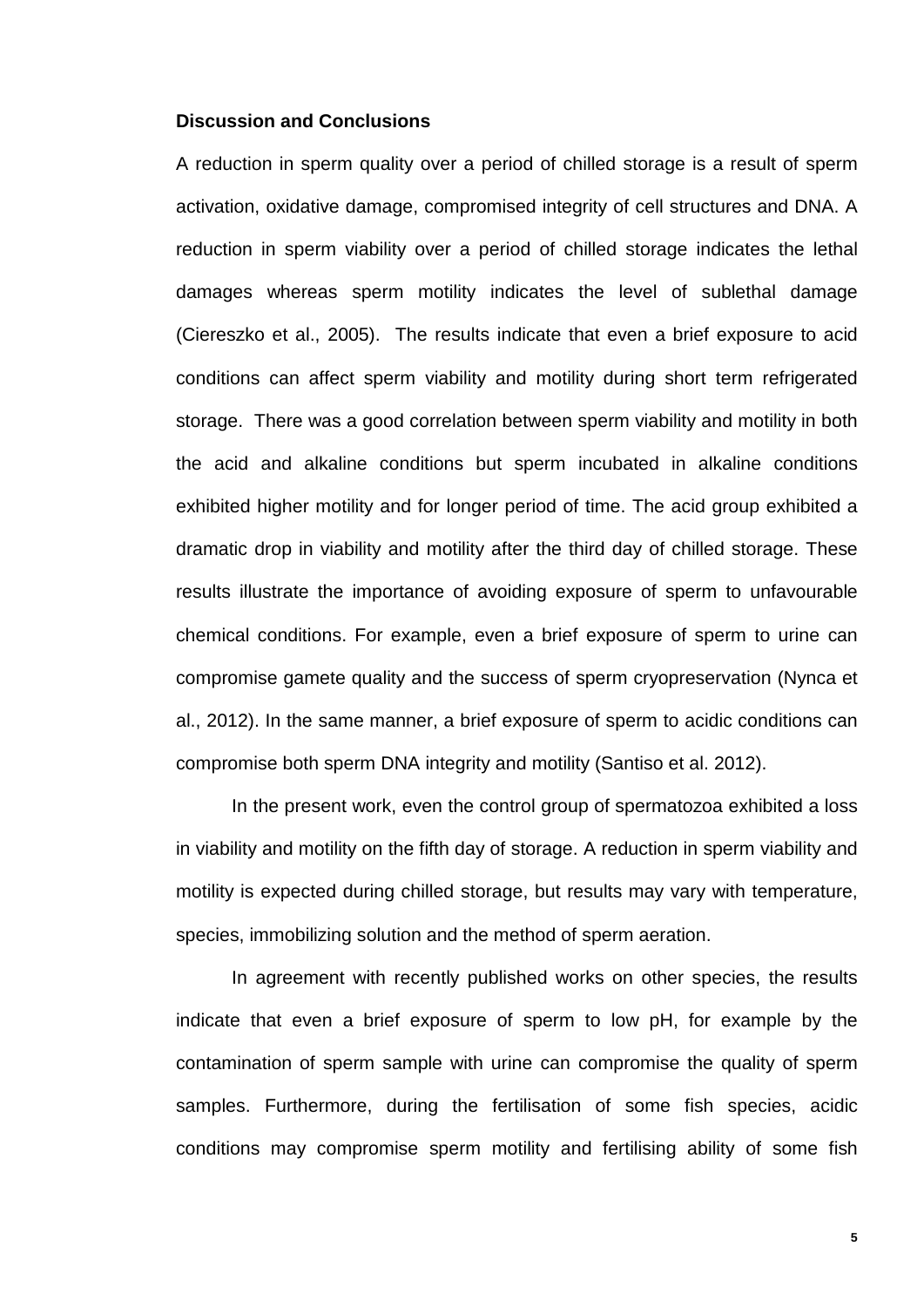species (Alavi and Cosson, 2005; Dadras et al., 2013; Gonzalez-Bernat et al., 2013).

In conclusion, motility and fertilising ability of goldfish sperm may be reduced after a brief exposure to acidic conditions.

#### **Acknowledgements**

Athanasios Chantzaropoulos had a grant from COST Office (Food and Agriculture COST Action FA1205: AQUAGAMETE).

#### **References**

- Alavi, S. M. H.; Cosson J., 2005: Sperm motility in fishes. I. Effects of temperature and pH: A review. Cell Biol Internat, **29**, 101-110.
- Arienti, G.; Carlini, E.; Nicolucci, A.; Cosmi, E.V.; Santi, F.; Palmerini, C.A. 1999. The motility of human spermatozoa as influenced by prostasomes at various pH levels, Biol Cell **91**, 51–54.
- Dadras, H.; Khara, H.; Noveiri, S.B., 2013: Effect of sperm pH and density on fertilization success in persian sturgeon *Acipenser persicus* (borodin, 1897). Comp Clinical Pathol, article in press.
- Babiak, I.; Dabrowski K., 2003: Refrigeration of rainbow trout gametes and embryos. J Exp Zool. **300A**, 140-151.
- Babiak, I.; Ottesen, O.; Rudolfsen, G.; Johnsen, S., 2006: Chilled storage of semen from Atlantic Halibut, *Hippoglossus Hippoglossus* L. Theriogenology **66**, 2025-2035.
- Bencic, D.C.; Krisfalusi, M.; Cloud J.G.; Ingermann. R.L., 2000: Short-term storage of salmonid sperm in air versus oxygen. N. Amer. J. Aquacult. **62**, 19-25.

**6**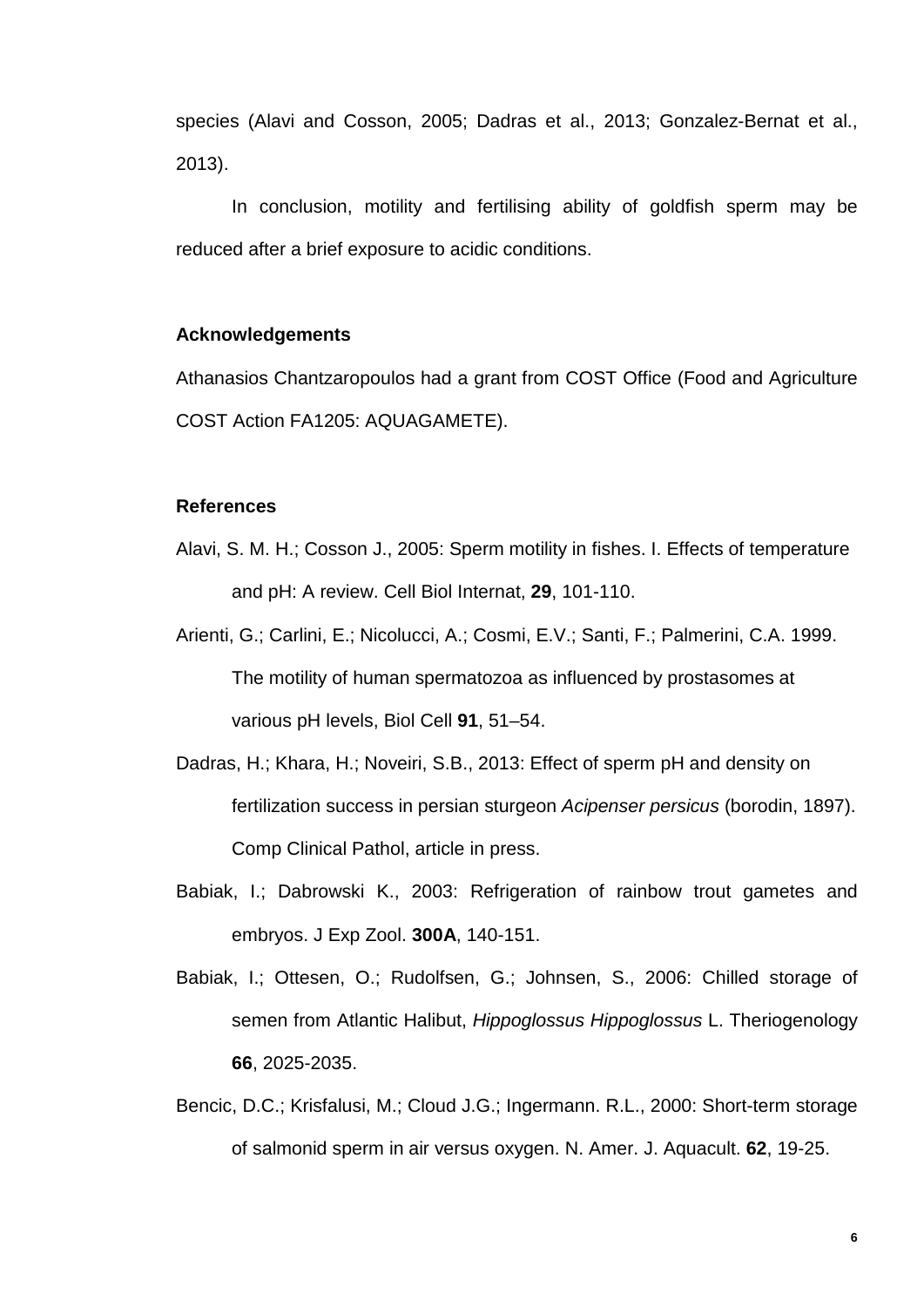- Ciereszko, A.; Wolfe T.D.; Dabrowski, K., 2005: Analysis of DNA damage in sea lamprey (*Petromyzon marinus*) spermatozoa by UV, hydrogen peroxide, and the toxicant bisazir. Aquat. Toxicol. **73**, 128-38
- Dziewulska, K., Domagała, J., 2013: Effect of pH and cation concentrations on spermatozoan motility of sea trout (*Salmo trutta m. trutta* L.). Theriogenology. **79**, 48-58
- Mansour, N.; Lahnsteiner, F.; Berger, B., 2004: Characterization of the testicular semen of the African catfish, *Clarias gariepinus* (Burchell, 1822), and its short-term storage. Aquacult. Res. **35**, 232-244.
- Nathanailides, C.; Chanzaropoulos, T.; Barbouti, A.; Perdikaris, C.; Zhang, T., 2011: DNA fragmentation, linear velocity and fertilizing ability of reactivated cryopreserved goldfish sperm using different cryoprotectants. Biotechnology. **10**, 514-520.
- Nynca, J.; Dietrich, G.J.; Dobosz, S.; Kuźmiński, H.; Ciereszko, A., 2012: Sperm motility rate at pH 6.5 as a useful parameter for the evaluation of rainbow trout sperm quality and usefulness for short-time storage. J. Appl. Ichthyol. **28**, 930-933.
- O'Connell, M.; McClure, M.; Lewis, S.E.M., 2002. The effects of cryopreservation on sperm morphology, motility and mitochondrial function. Human Reprod, 17, 704-709.
- Peñaranda, D.S.; Marco-Jiménez, F.; Pérez, L.; Gallego, V.; Mazzeo, I.; Vicente, J.S.; Jover, M.; Asturiano, J.F., 2010: Evaluation of different diluents for short-term storage of European eel sperm under air-limited conditions. J. Appl. Ichthyol. **26**, 659–664.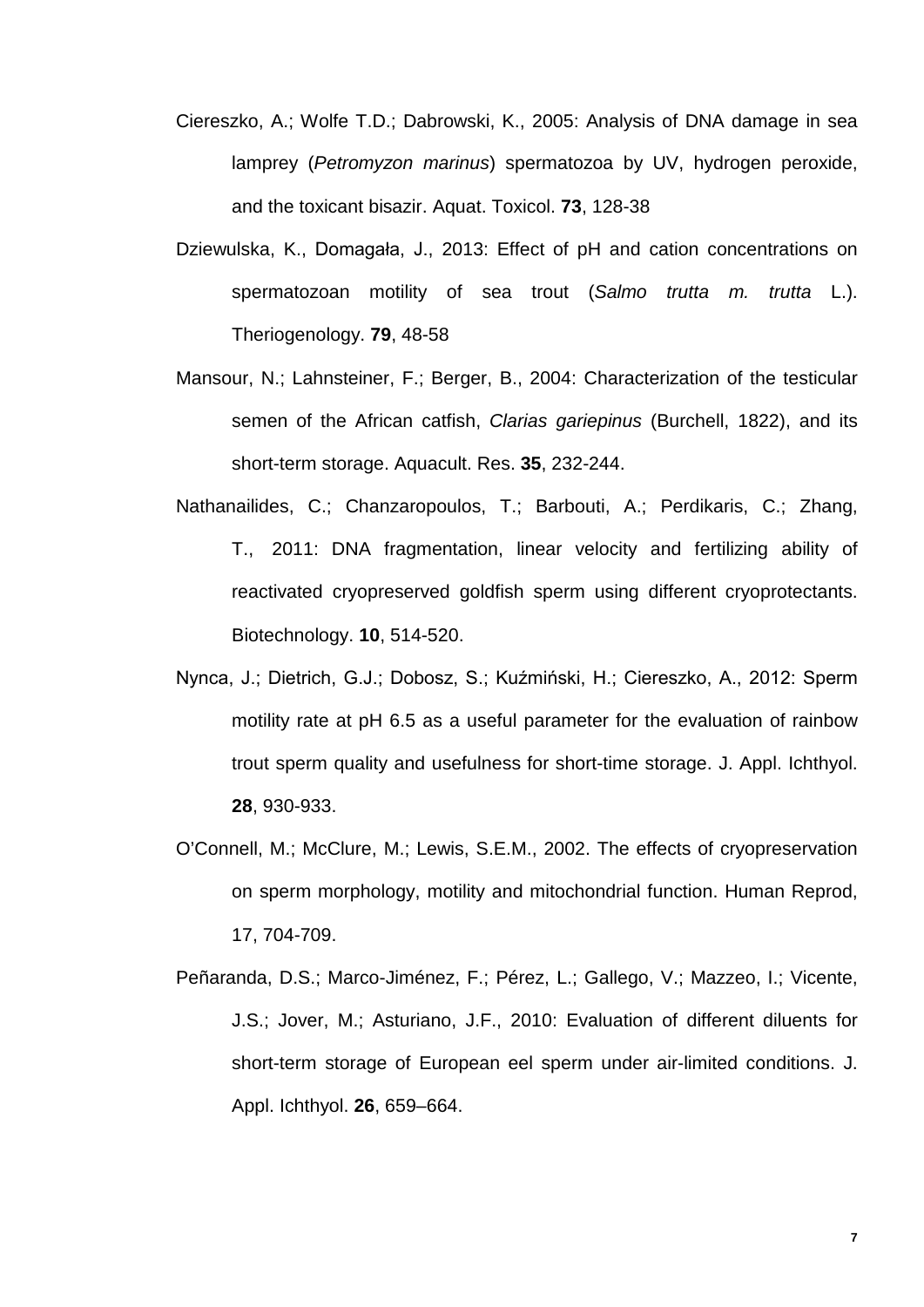- Saad, A.; Billard, R.; Theron, M.C.; Hollebecq, M.G., 1988: Short-term preservation of carp (*Cyprinus carpio*) semen. Aquacult. **71**, 133-150.
- Santiso, R.; Tamayo, M.; Gosálvez, J.; Johnston, S.; Mariño, A.; Fernández, C.; Fernández, J. L., 2012. DNA fragmentation dynamics allows the assessment of cryptic sperm damage in human: Evaluation of exposure to ionizing radiation, hyperthermia, acidic pH and nitric oxide. Mutation Res, **734**, 41-49.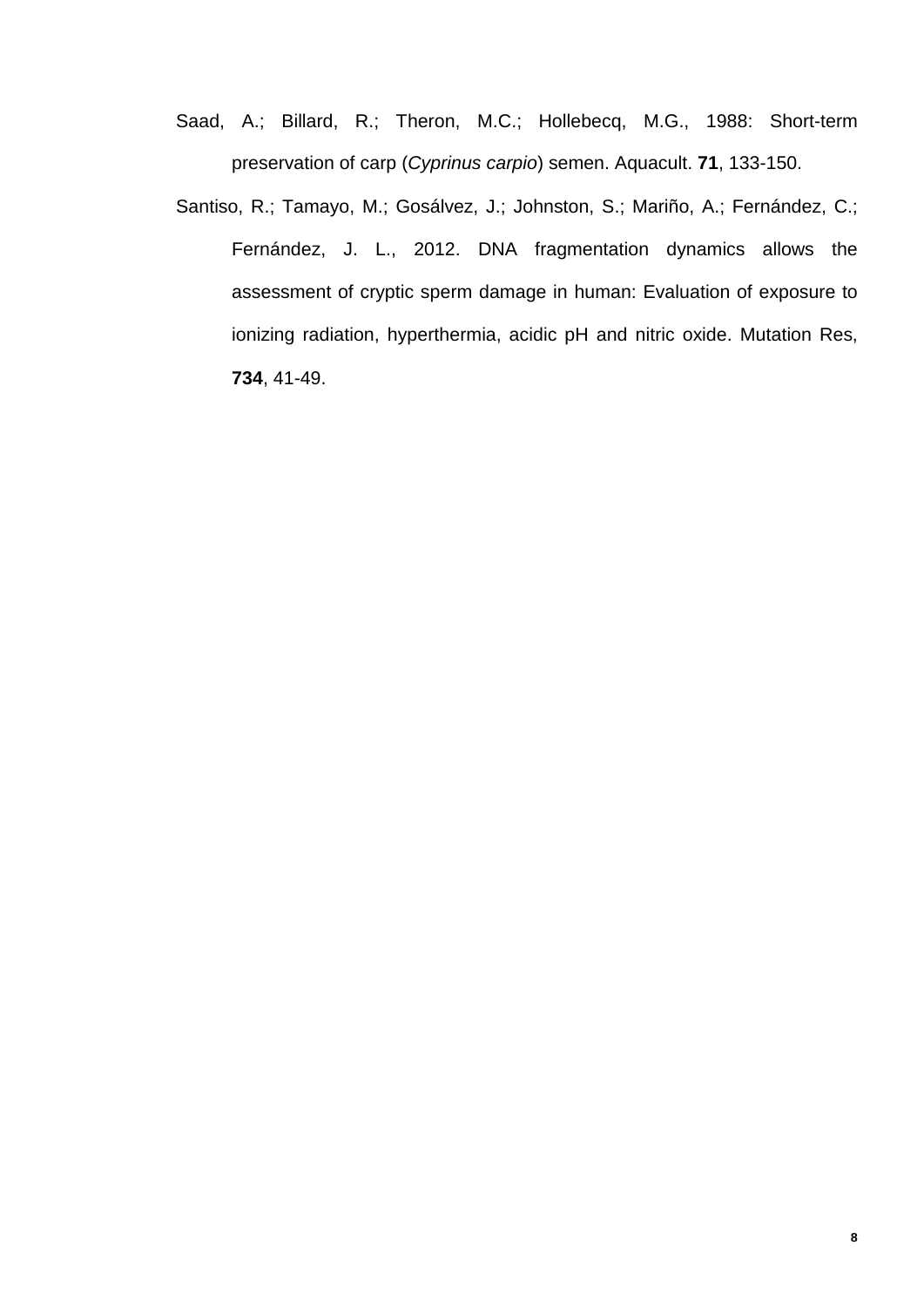## **LEGEND TO FIGURE**

Figure 1. Percentages (%) of viability (squares) and motility (triangles) of goldfish chilled sperm kept at 4  $^{\circ}$ C. Spermatozoa were either briefly exposed to acidic conditions (Acid exposed sperm, empty triangles and squares) or constantly maintained under alkaline conditions (Control group, filled triangles and squares). Compared to the control group, the acid exposed spermatozoa exhibited lower viability and motility after the first 24 hours of chilled storage (P<0.05).